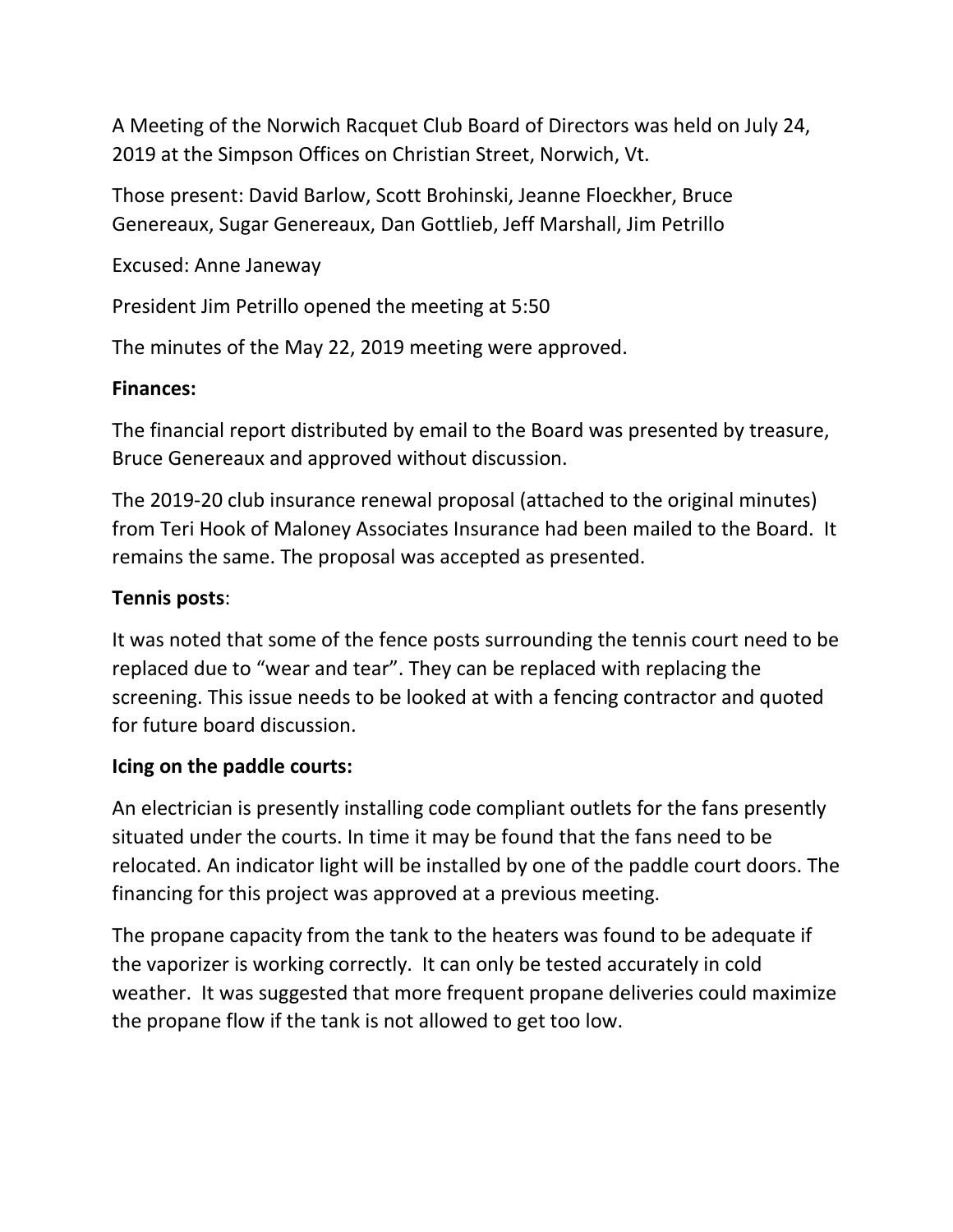An additional option to address the icing issue would be to redirect the heat flow at the end of the walkway between the courts near the paddle hut to the ends of each court.

It was noted that the separations between the court boards need to be filled. This is a time-consuming job which Dan has offered to do.

# **Marketing:**

Scott Brohinski distributed a marketing plan (attached to official minutes with a layout for the website and Facebook not including photos, vides or content) presented by David Morin, a graphic designer rgb 247.com. After discussion, the plan at the proposed cost of \$1250 was accepted with the additional request of a rack card and poster design. Scott will contact Dave requesting an update quote. A motion was made by Dan Gottlieb and seconded by Bruce Genereaux to allow up to \$1500 for the full scope of the proposed marketing plan. It was noted that the final content should include parking, reservations, paddle and tennis, club calendar. Mark Perkins, club web master, should be consulted with any updates and process changes.

# **Stores Pond Fund Raiser:**

Dan Gottlieb discussed a new effort by Storrs' Pond Recreation to hold a Labor Day tennis event for women, men and mixed teams to benefit The Haven as an NRC marketing opportunity. Dan suggested the club offer to be one of the sponsors for the event with a beverage (water) tent and t-shirts for the players. Dan will consult Billy, director of tennis at Storrs' Pond with our offer.\ and report back to the board.

# **Quechee/Norwich Challenge:**

Dave Barlow noted that there is a small sign-up for the annual event and will consult the Quechee Professional for further details.